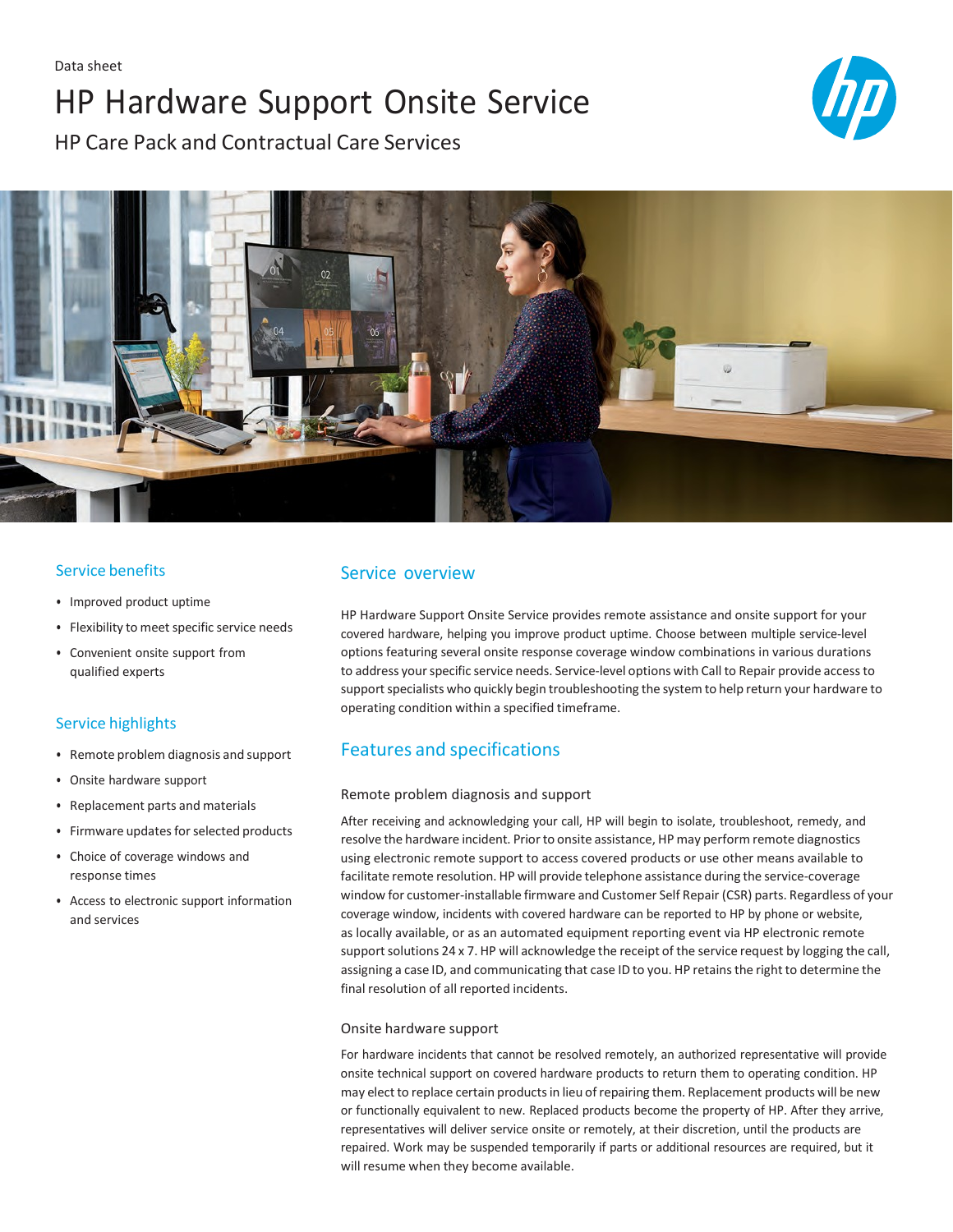# Features and specifications (continued)

- Fix on failure: At the time of onsite technical support delivery, HP may install available engineering improvements and non-customer-installable firmware updates for covered hardware products required to return the covered product to operating condition or to maintain supportability by HP.
- Fix on request: At your request, HP may install critical, non-customer-installable firmware updates that are recommended by the HP product division for immediate installation on covered hardware products.

#### Replacement parts and materials

HP will provide HP-supported replacement parts and materials necessary to maintain the covered product in operating condition, including those for available and recommended engineering improvements. Replacement parts will be new or functionally equivalent to new in performance. Replaced parts become the property of HP. If you wish to retain, degauss, or otherwise physically destroy replaced parts, you will be billed and required to pay the list price for the replacement part.

Supplies and consumable parts are not supported and will not be provided as part of this service; standard warranty terms and conditions apply to supplies and consumable parts. Repair or replacement of any supplies or consumables is your responsibility. Some exceptions may apply; contact HP for more information. See the "Coverage" section on page 6 for more details.

#### Firmware updates for selected products

HP firmware updates are available to customers with an active agreement that entitles them to access these updates. As part of this service, you have the right to download, install, and use firmware updates for covered products, subject to license restrictions in HP's current standard sales terms. HP may provide, install, or assist with installation of firmware updates in conjunction with onsite hardware support if you have a valid license to use the related software updates.

#### Optional service features

- Accidental damage protection: Specific service levels may include protection against accidental damage from handling eligible, covered hardware products. Accidental damage is defined as physical damage to a product caused by or resulting from a sudden and unforeseen incident, provided such damage occurs in the course of regular use. Examples include non-intentional liquid spills in or on the unit, drops, falls, and electrical surges, as well as damaged or broken liquid crystal displays(LCDs) and broken parts. Country restrictions may apply; check with your local HP representative.
- Defective media retention: This option allows you to retain defective hard disk drives or SSD/ flash drive components that you do not want to relinquish due to sensitive data they might contain. All eligible drives on a covered system must participate in the defective media retention.
- Call to Repair: A Call-to-Repair time commitment may be selected for eligible products in lieu of an onsite response time. For critical problems with covered products that cannot be resolved remotely in a timely manner, HP will use commercially reasonable efforts to return the covered hardware to operating condition within a specified time period after the initial service request to the HP Solution Center. Call to Repairis not available in allregions. Contact a local HP sales office for more details.
- Enhanced parts inventory management: To support Call-to-Repair time commitments, HP maintains an inventory of critical replacement parts to be stored at an HP designated facility. These parts are managed to enable increased inventory availability and are accessible to HP authorized representatives responding to eligible support requests. Enhanced parts inventory management is included with select, optional Call-to-Repair time commitments.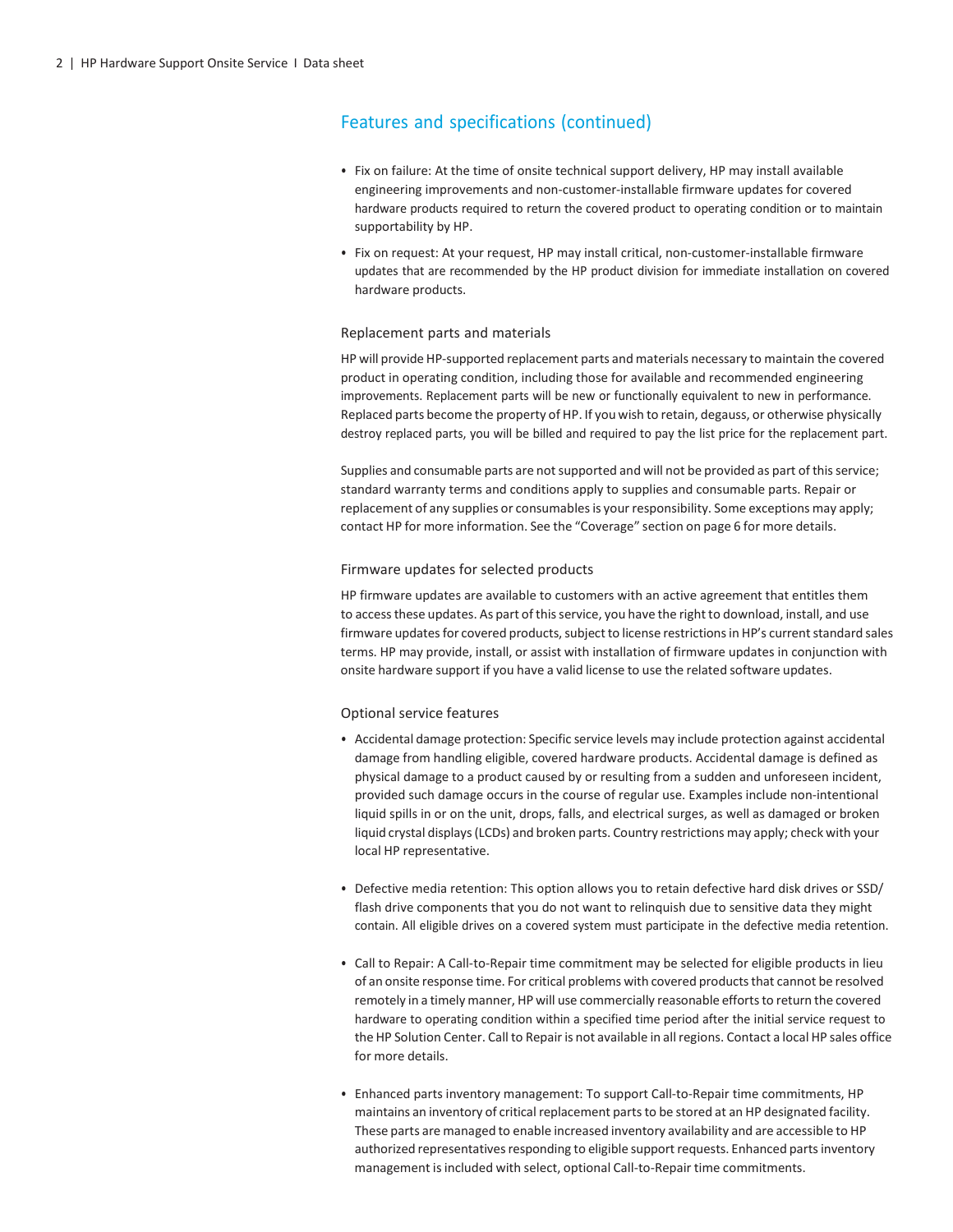3 | HP Hardware Support Onsite Service I Data sheet



### Features and specifications (continued)

- Desktop-/workstation-/mobile workstation-/thin client-/notebook-only coverage: For eligible PC products, you may choose coverage for desktops, workstations, mobile workstations, thin clients, or notebooks only. HP Care Packs with this coverage limitation do not cover external monitors or accessories that are not purchased and included in the original packaging of the product.
- Maintenance kit replacement: An HP trained technician travels to your site and provides all labor, parts, and materials necessary to replace the maintenance kit and clean the printer. The printer must be operating properly before the kit can be installed. HP may use remanufactured parts that are equivalent to new in performance; replaced parts become the property of HP. The repair commitment is complete when the technician replaces the maintenance kit and successfully prints a test page.

# Delivery specifications

#### Coverage window

The coverage window specifies the time during which the described services are delivered onsite or remotely. An HP authorized representative will arrive onsite during the coverage window to begin hardware maintenance service within the appropriate response interval after the call has been received and acknowledged by HP. Callsreceived outside the coverage window will be logged at the time of the call, acknowledged the next coverage day, and serviced within the appropriate response interval.

All coverage windows are subject to local availability. Contact a local HP sales office for detailed information on service availability.

#### Onsite response time

For incidents with covered hardware that cannot be resolved remotely, HP will use commercially reasonable efforts to respond onsite within the specified onsite response time (i.e., on the third coverage day, on the next coverage day, or within four hours). Onsite response time begins when the initial call has been received and acknowledged by HP, and ends when the HP authorized representative arrives at your site, or when HP determines that the reported event does not currently require an onsite intervention. Response times are measured during the coverage window only and may carry over to the next day with a coverage window.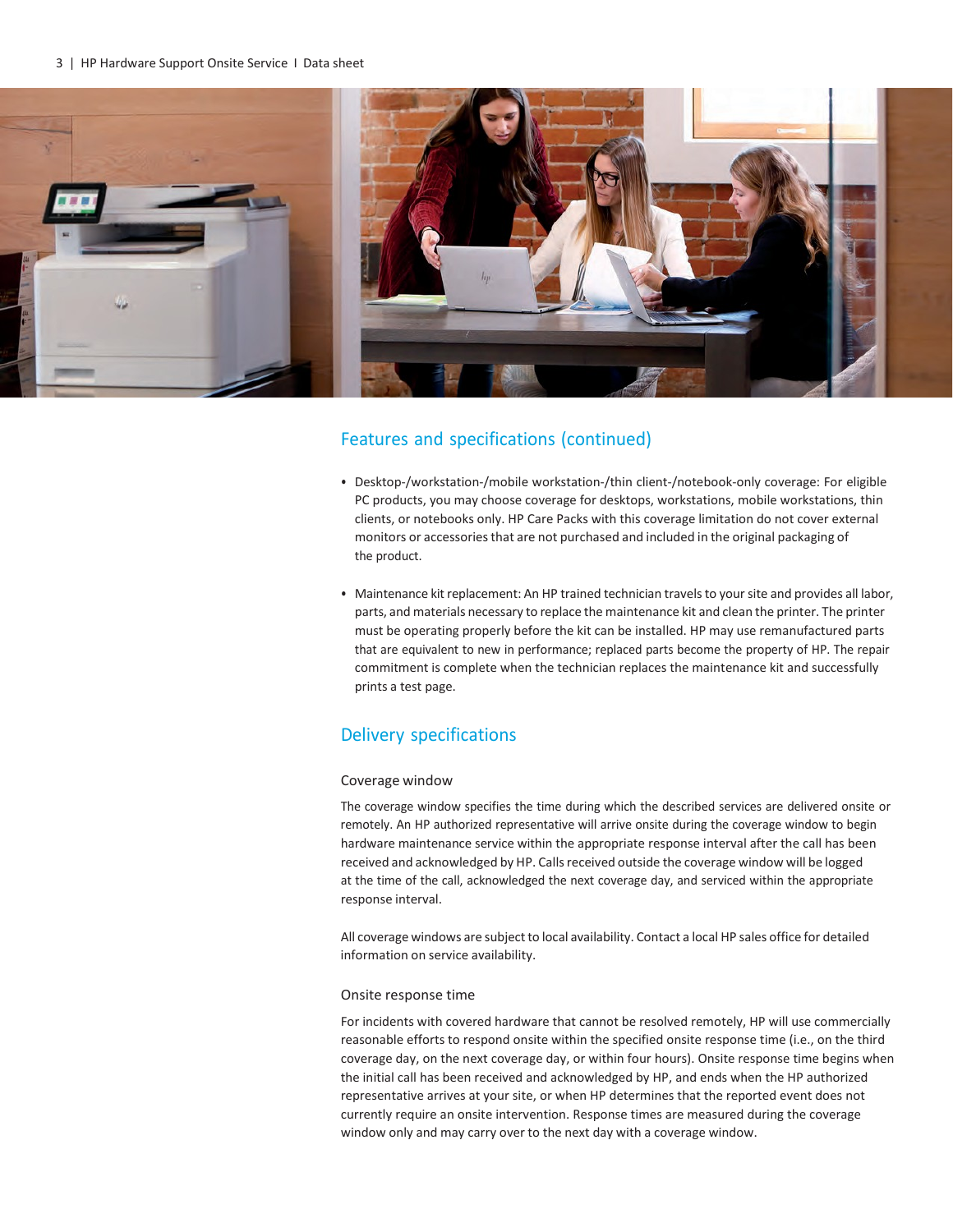#### Service-level options

Not all service-level options are available on all products. The service-level options you have chosen will be specified in your contract documentation. Contact a local HP sales office for detailed information on service availability and coverage.

| Service-level option                       | Coverage window                                                                                                                                                                                                                                                          |
|--------------------------------------------|--------------------------------------------------------------------------------------------------------------------------------------------------------------------------------------------------------------------------------------------------------------------------|
| Standard business days                     | 5 days per week (Monday through Friday, excluding HP holidays)                                                                                                                                                                                                           |
| Coverage extensions<br>for additional days | The coverage window is extended by applying the selected<br>additional days of the week to selected coverage hours, including<br>the following:                                                                                                                          |
|                                            | • Saturdays, excluding HP holidays<br>· Sundays (requires Saturday and holiday coverage)<br>. HP holidays, should these fall on a weekday that would<br>otherwise be included in the selected coverage window                                                            |
| Standard business hours                    | 9 hours per day (8:00 a.m. to 5:00 p.m. local time)                                                                                                                                                                                                                      |
| Coverage extension for<br>additional hours | The coverage window is extended to define custom coverage<br>hours that include additional individual hours before or after the<br>selected coverage window. This extension can apply the selected<br>coverage hours to selected coverage days, including the following: |
|                                            | • 10 hours per day (8:00 a.m. to 6:00 p.m. local time)<br>. 13 hours per day (8:00 a.m. to 9:00 p.m. local time)<br>• 16 hours per day (8:00 a.m. to 12:00 a.m. local time)<br>• 24 hours per day                                                                        |
| Onsite response-time<br>options            | An HP authorized representative will arrive at your site during<br>the coverage window to begin hardware maintenance service<br>within the specified time after the call has been received and<br>acknowledged by HP                                                     |
| 1-hour onsite response                     | Onsite response within 1 hour                                                                                                                                                                                                                                            |
| 2-hour onsite response                     | Onsite response within 2 hours                                                                                                                                                                                                                                           |
| 4-hour onsite response                     | Onsite response within 4 hours                                                                                                                                                                                                                                           |
| Next-day onsite response                   | Onsite response within the next coverage day                                                                                                                                                                                                                             |
| Second-day onsite response                 | Onsite response within the second coverage day                                                                                                                                                                                                                           |
| Third-day onsite response                  | Onsite response within the third coverage day                                                                                                                                                                                                                            |
| Fifth-day onsite response                  | Onsite response within the fifth coverage day                                                                                                                                                                                                                            |
| Onsite repair-time options                 | HP will use commercially reasonable efforts to return the covered<br>hardware to operating condition within a specified time period<br>after the initial service request to the HP Solution Center.                                                                      |
| 6-hour Call to Repair                      | Repair within 6 hours after initial service request is logged                                                                                                                                                                                                            |
| 8-hour Call to Repair                      | Repair within 8 hours after initial service request is logged                                                                                                                                                                                                            |
| 24-hour Call to Repair                     | Repair within 24 hours after initial service request is logged                                                                                                                                                                                                           |

Additional service level agreements (SLAs) are available via contract.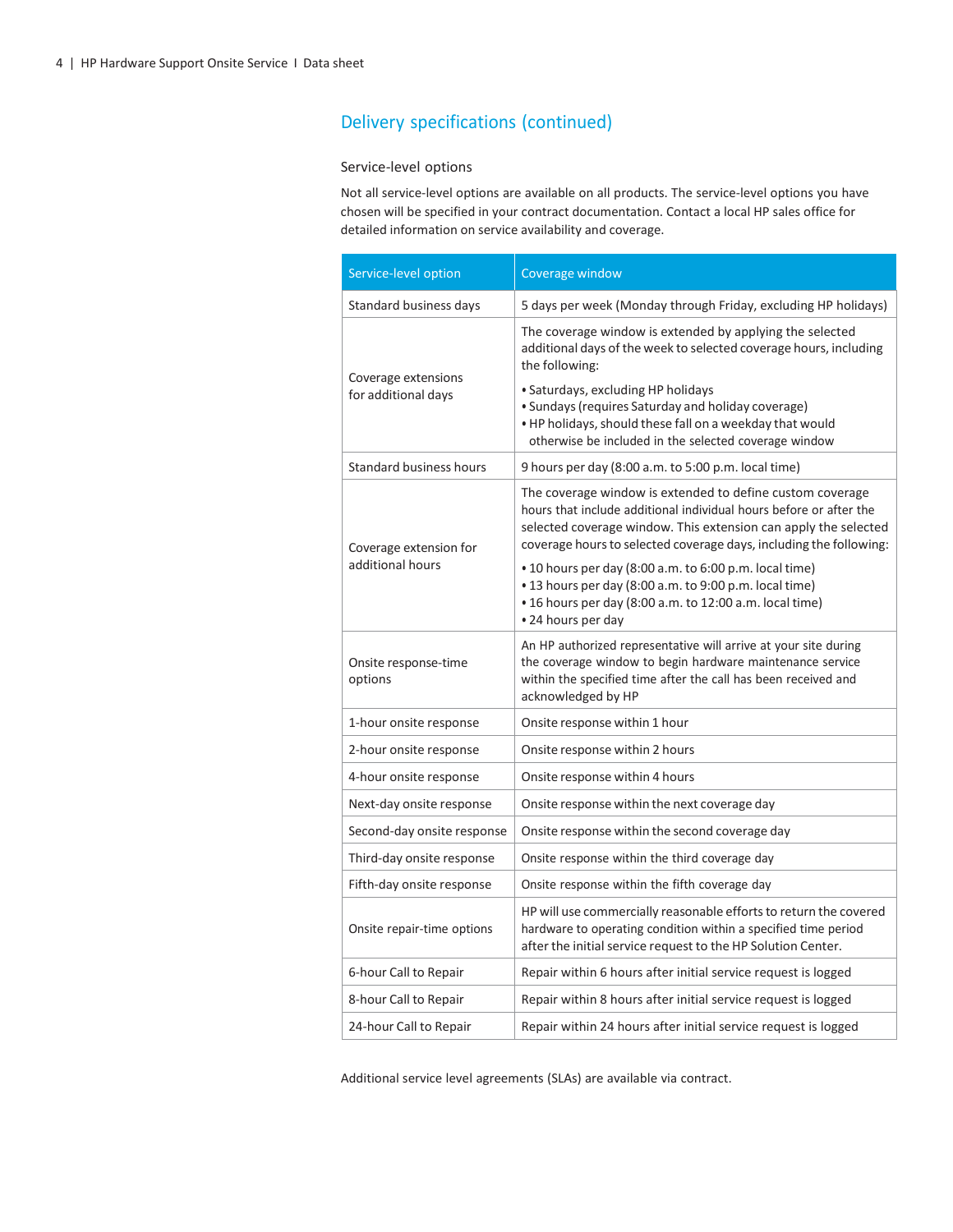#### Call to Repair

Call-to-Repair time refers to the period of time that begins when the initial service request is logged at the HP Solution Center and ends when HP determines that the hardware is repaired. Call-to-Repair times are measured during the coverage window only and may be carried over to the next day for which there exists a coverage window. Contact your HP representative for available Call-to-Repair times in your region. All Call-to-Repair times are subject to local availability.

Repair is considered complete upon HP verification that the hardware malfunction has been corrected or that the hardware has been replaced. Verification by HP may be accomplished by the completion of a power-on self-test, standalone diagnostic, or visual verification of proper operation. At its sole discretion, HP will determine the level of testing necessary to verify that the hardware is repaired. At its sole discretion, HP may temporarily or permanently replace the product in order to meet the repair-time commitment. Replacement products are new or equivalent to new in performance. Replaced products become the property of HP.

It may take up to 60 days from the time this service is purchased and registered to set up and perform any service-level analyses deemed necessary by HP and any associated processes and parts planning before the hardware Call-to-Repair time commitment is in effect. During this initial 60-day period, if a service-level analysis is performed, HP will provide onsite service with the shortest onsite response time possible based on parts and resource availability. Response times may vary by geography and site.

Coverage will not be supported outside the country for which theHP Call to Repair Care Pack was sold.

#### Escalation management

HP has established formal escalation procedures to facilitate the resolution of complex incidents. Local HP management coordinates incident escalation, enlisting the skills of appropriate HP resources and/or selected third parties to assist with problem-solving.

#### Access to electronic support information and services

As part of this service, HP provides access to certain commercially available electronic and webbased tools. You have access to:

- Certain capabilities that are made available to registered users, such as subscribing to hardware-related proactive service notifications and participating in support forums for solving problems and sharing best practices with other registered users.
- Expanded web-based searches of entitled technical support documents to facilitate faster problem-solving.
- Certain HP proprietary service diagnostic tools with password access.
- A web-based tool for submitting questions directly to HP. This tool helps to resolve problems quickly with a prequalification process that routes the support or service request to the resource qualified to answer the question. It also allows the status of each support or service request submitted to be viewed, including cases submitted by phone.
- HP and third-party hosted knowledge databases for certain third-party products, where you can search for and retrieve product information, find answers to support questions, and participate in support forums. This service may be limited by third-party access restrictions.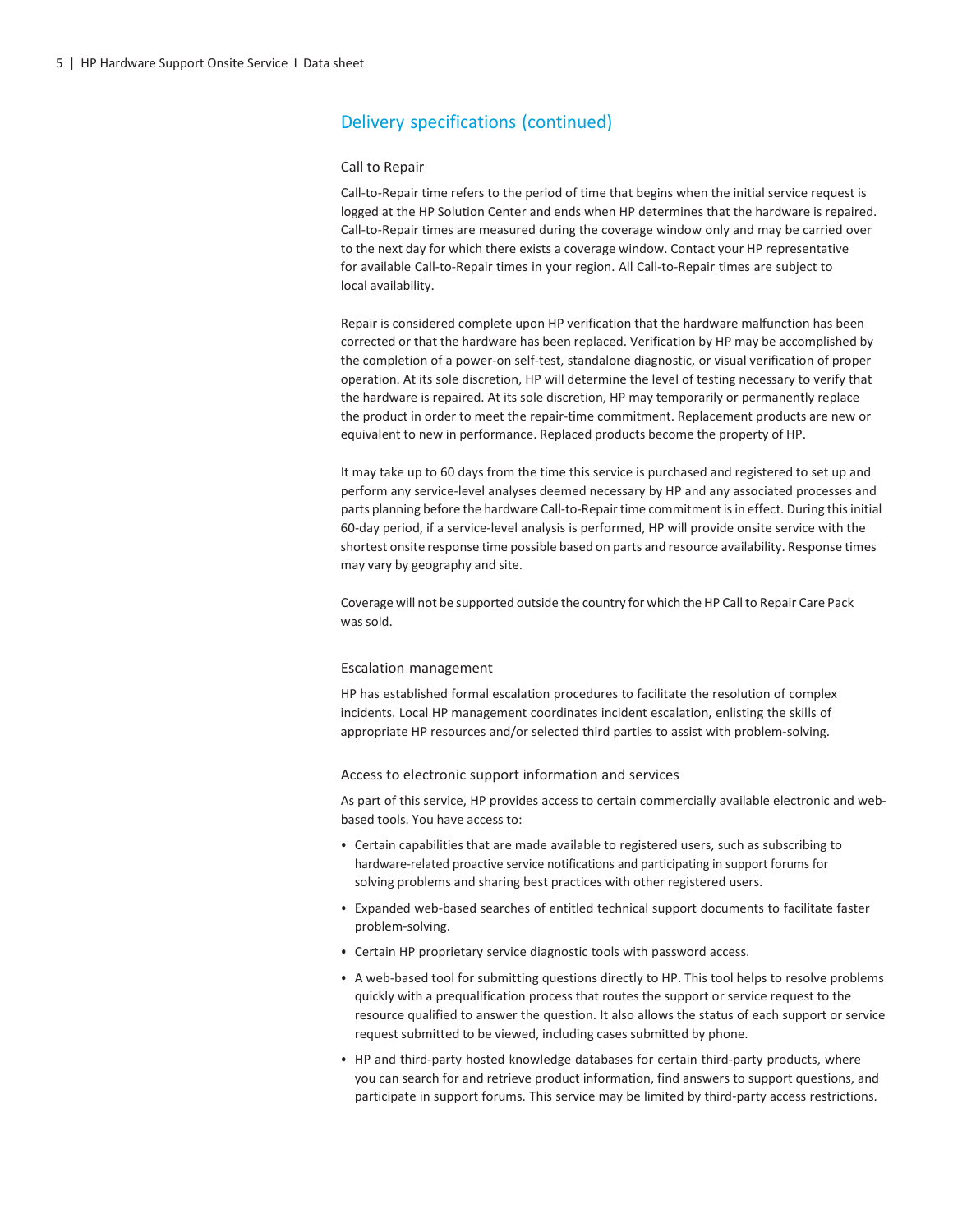#### Electronic remote support solution

For eligible products, the electronic remote support solution provides robust troubleshooting and repair capabilities. It can include remote system access solutions and may offer a convenient central point of administration and an enterprise view of open incidents and history. Remote system access may enable the HP support specialist to provide more efficient troubleshooting and faster problem resolution. HP support specialists will only use remote system access with your authorization.

#### Work completion

Repairs are considered complete upon HP verification that the hardware malfunction has been corrected or that the hardware has been replaced. HP is not liable for any lost data; you are responsible for implementing appropriate backup procedures. Verification by HP may be accomplished by the completion of a power-on self-test, standalone diagnostic, or visual verification of proper operation. At its sole discretion, HP will determine the level of testing necessary to verify that the hardware is repaired. At its sole discretion, HP may temporarily or permanently replace the product in order to meet the repair time commitment. Replacement products are new or functionally equivalent to new in performance. Replaced products become the property of HP. Work to completion may necessitate the device be repaired off-site if it cannot be diagnosed and repaired onsite. HP Determines the necessity of off-site repair at its discretion.

#### Coverage

This service provides coverage for eligible HP PCs, printers, multifunction printers (MFPs), and other HP-branded hardware products, including HP-supported and supplied internal components such as memory and optical drives. This includes attached HP-branded accessories purchased together and included in the original packaging of the main desktop, workstation, thin client, notebook, tablet, or POS printer or MFP product, such as a mouse, keyboard, docking station, jacket, port replicator, AC power adapter, finishing accessory, or paper tray.

HP Care Pack Services with this coverage limitation do not cover external HP monitors. Allin-one devices do include the display, which is not considered a separate, external monitor. However, a second monitor attached to an all-in-one device, for example, would not be covered by this HP Care Pack.

HP docking stations or port replicators are covered within the country where the HP Care Pack was purchased, but not outside the country of purchase.

For HP point of sale (POS) systems and bundled product solutions such as retail or mobile point of sale solutions, this service covers the base unit only, unless the service states it is a POS solution service, which provides coverage for the base unit as well as up to six peripherals with HP part numbers and serial numbers, such as cash drawers, printers, pole displays for monitors, and barcode readers or handheld scanners that have been sold as part of the POS or bundled product solution.

Coverage for eligible multivendor systems includes all standard vendor-supplied internal components and the external monitor, keyboard, and mouse.

Consumable items including but not limited to removable media, customer-replaceable batteries, tablet PC pens, maintenance kits, and other supplies, as well as user maintenance and non-HP devices, are not covered by this service. Batteries for mobile HP commercial PCs are covered for up to three years. Search for "Understanding Battery Warranties for Business Notebooks" on [hp.com](http://www.hp.com/) for more details.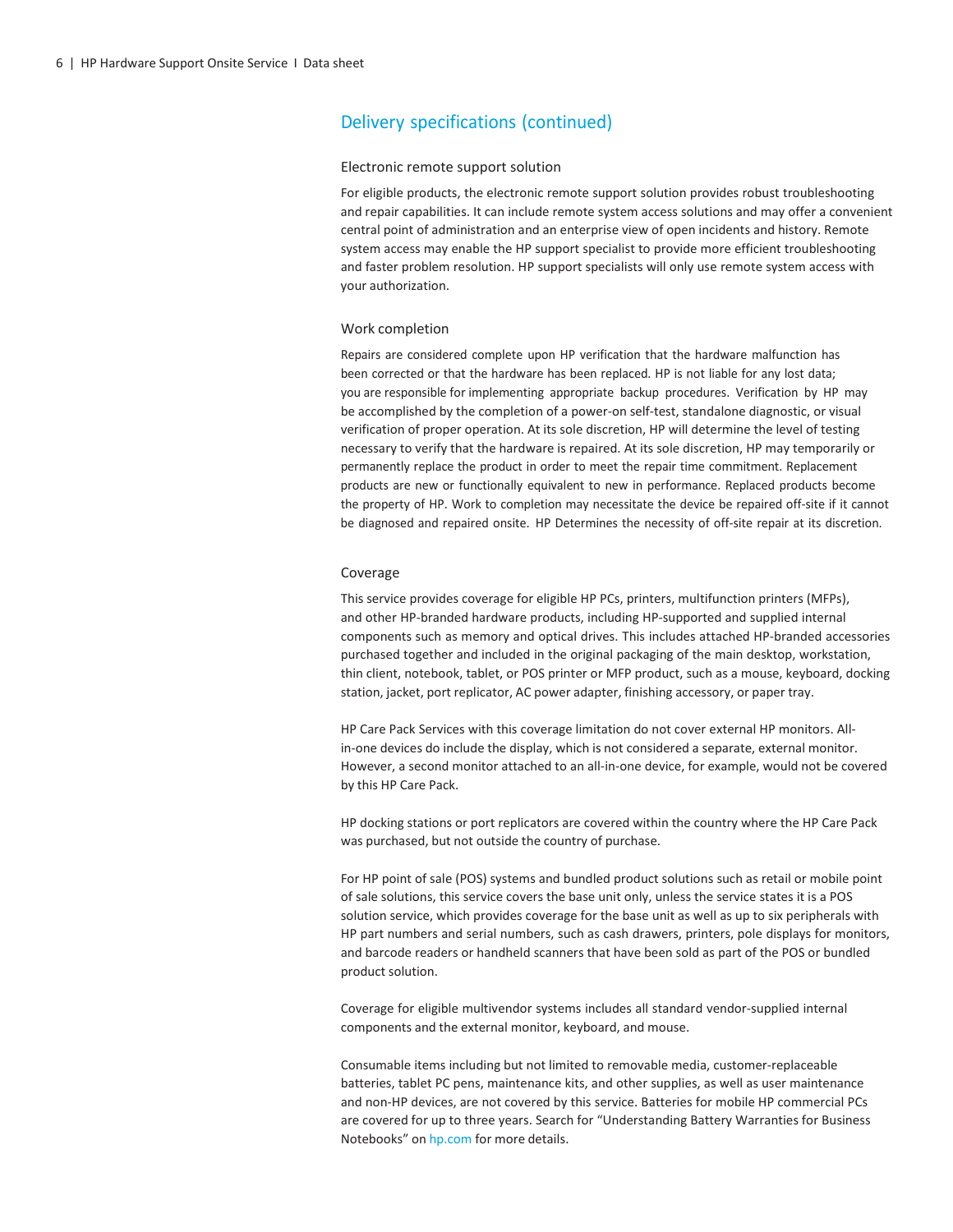For replacement parts and components that are discontinued, an upgrade path may be required. Upgrades for discontinued parts or components may in some cases result in additional charges. HP will work with you to recommend replacements. Not all components will have available replacements in all countries due to local support capabilities.

#### Prerequisites

You must have appropriate licenses for any underlying firmware that will be covered under these services. HP may require a service-level analysis on covered products. If so, an HP authorized representative will contact you to arrange for the service-level analysis to be performed. During this analysis, HP will gather key system configuration information, which will enable HP resolution engineers to survey and troubleshoot possible future hardware problems and complete repairs as quickly and efficiently as possible. Service-level analysis may be performed onsite, via remote system access, remote tools, or over the phone, at the sole discretion of HP.

It may take up to sixty days to perform audits and processes that must be completed for Call to Repair before the hardware Call-to-Repair time commitment can be put into effect.

There will be a review for eligibility for Call to Repair. You must provide to HP all the required coverage locations prior to the review.

HP reserves the right to downgrade service to an onsite response time or cancel the service contract if critical audit suggestions are not followed or the audit is not performed within the specified timeframe, unless the delay is caused by HP.

For hardware onsite response time options, HP strongly recommends that you install and operate the appropriate HP remote support solution with a secure connection to HP in order to enable the delivery of the service. For hardware Call-to-Repair time commitments, the HP remote support solution is required. If the appropriate HP remote support solution is not deployed, HP may not be able to provide the service as defined and is not obligated to do so. Additional charges will be applied for onsite installation of non-customer-installable firmware if the appropriate HP remote support solution is not deployed.

#### Customer responsibilities

If specified customer responsibilities are not met, HP will (i) not be obligated to deliver the services as described, or (ii) perform such services at your expense at the prevailing time and material rates.

If required by HP, you or an HP authorized representative must activate the hardware product to be supported within ten days of purchase of this services, using the registration instructions within the HP Care Pack or the email document provided by HP, or as otherwise directed by HP. If a covered product changes location, activation and registration (or a proper adjustment to existing HP registration) must occur within ten days of the change.

HP will conduct a review to determine whether the service can be covered in the new location. If it is determined that HP cannot support Call to Repair in the new location, service will default to Next Business Day Onsite terms and conditions.

The Call-to-Repair time commitment requires immediate and unrestricted access to your system when requested by HP. The Call-to-Repair time commitment does not apply when system access, including physical, remote troubleshooting, and hardware diagnostic assessments are delayed or denied. If you request scheduled service, the Call-to-Repair time period begins at the agreed-upon scheduled time.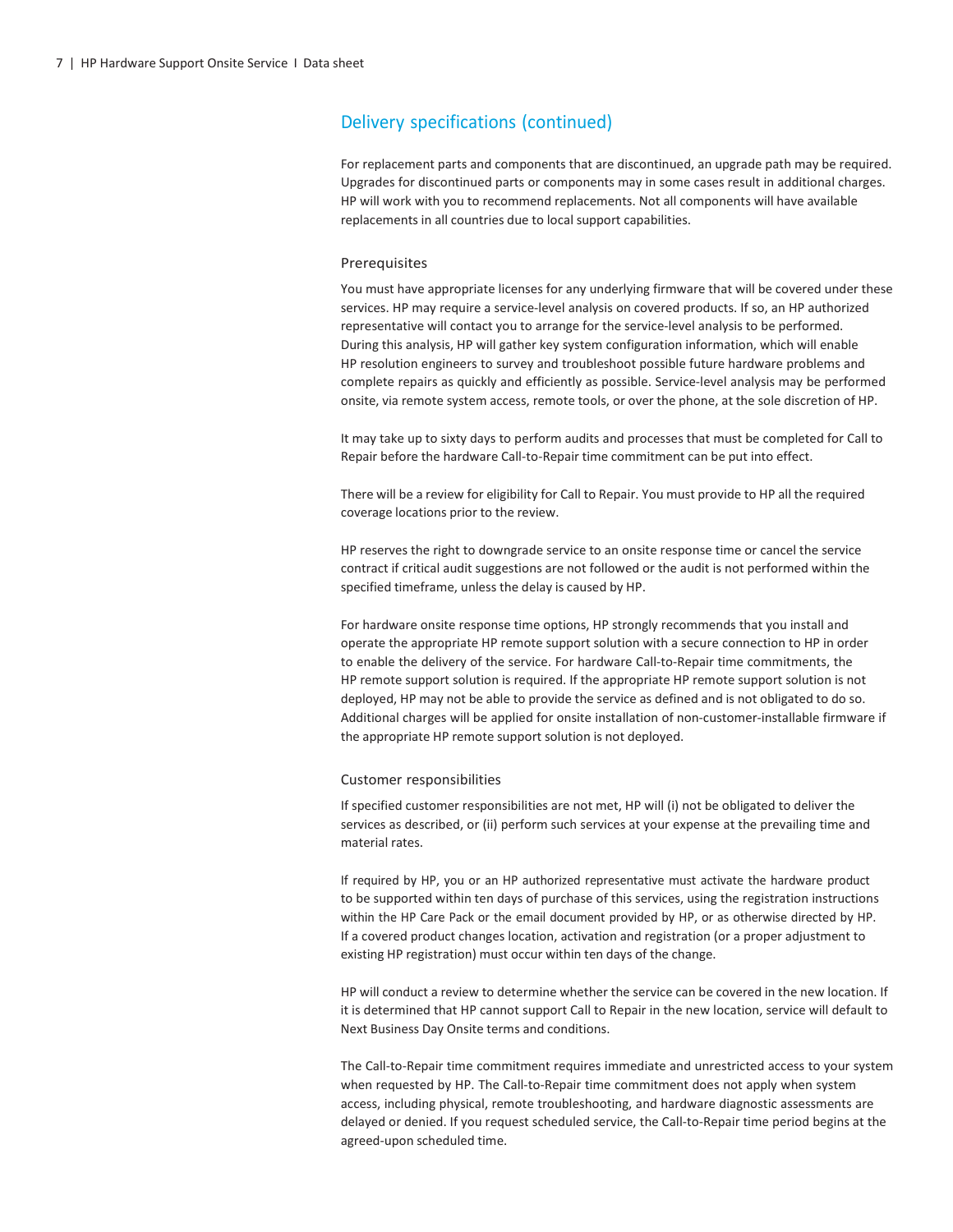An appropriate HP remote support solution, with a secure connection to HP, is strongly recommended for hardware onsite response time options, and required for hardware Callto-Repair time commitments. You must provide all necessary resources, according to the HP remote support solution release notes, in order to enable the delivery of the service and options. When an HP remote support solution is installed, you must also maintain the contact details configured in the remote support solution that HP will use in responding to a device failure. Please contact a local HP representative for further details on requirements, specifications, and exclusions.

Upon request, you must support HP remote problem resolution efforts with the following actions:

- Provide all information necessary for HP to deliver timely and professional remote support and to enable HP to determine the level of support eligibility.
- Start self-tests and install and run other diagnostic tools and programs.
- Install customer-installable firmware updates and patches.
- Perform other reasonable activities to help HP identify or resolve problems, as requested by HP.

You are responsible for installing, in a timely manner, critical customer-installable firmware updates, as well as Customer Self Repair (CSR) parts and replacement products delivered to you. You agree to pay additional charges if you request that HP install customer-installable firmware updates or patches. Any additional charges to you will be on a time-and-materials basis unless otherwise previously agreed in writing.

In cases where CSR parts or replacement products are shipped to resolve a problem, you are responsible for returning the defective part or product within a time period designated by HP. If HP does not receive the defective part or product within the designated time period, or if the part or product is degaussed or otherwise physically damaged upon receipt, you will be required to pay the HP list price for the defective part or product, as determined by HP.

You are responsible for the security of your own proprietary and confidential information, and for properly sanitizing or removing data from products that may be replaced and returned to HP as part of the repair process. For more information on these responsibilities, including those outlined in the HP Media Sanitization Policy and Media Handling Policy for Healthcare Customers, see [hp.com/go/mediahandling.](http://www.hp.com/go/mediahandling)

#### Accidental damage protection (optional feature)

For HP Care Pack offerings that include the accidental damage protection optional service feature, you must report accidental damage to HP within thirty days of the incident date so that HP can expedite system repair. The report must have a detailed explanation of the accident, including when, where, and how it occurred, and a description of damage to the unit. HP will deny the claim if this information is not provided, or if the incident is reported more than thirty days after the incident date.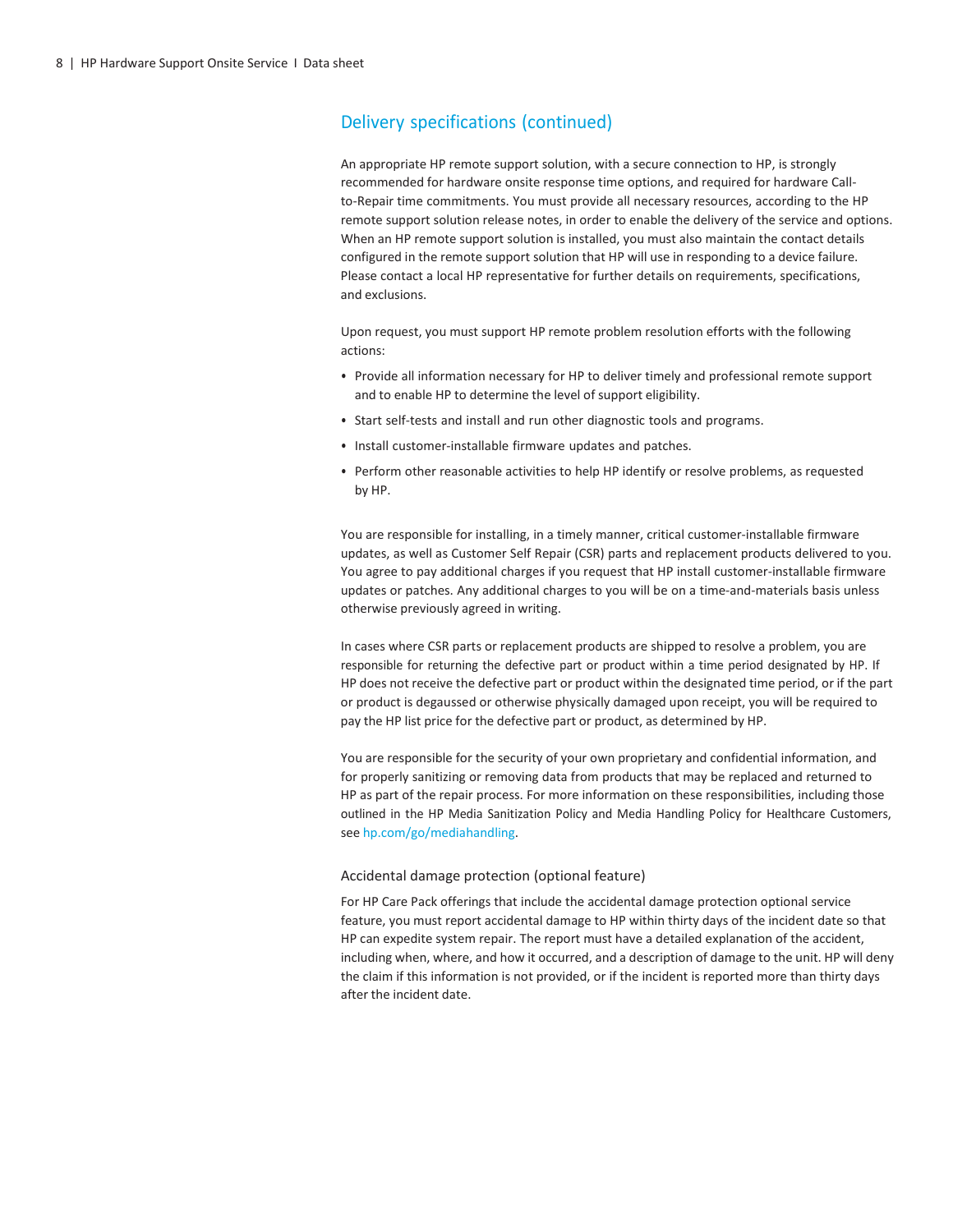Defective media retention and comprehensive defective media retention (optional features)

With the defective media retention service feature options, it is your responsibility to:

- Retain physical control of disks or SSD/flash drives at all times; HP is not responsible for data contained on disks or SSD/flash drives.
- Ensure that any sensitive data on the retained disks or SSD/flash drives is destroyed or remains secure.
- Provide HP with identification information for each disk or SSD/flash drive retained hereunder, and execute a document provided by HP acknowledging your retention of the disks or SSD/ flash drives.
- Destroy the retained disk or SSD/flash drives and/or ensure that the disk or SSD/flash drive is not put into use again.
- Dispose of all retained disks or SSD/flash drives in compliance with applicable environmental laws and regulations.

Comprehensive defective media retention (CDMR) is offered as a contractual service optional feature only. It provides coverage for any defective media as well as additional components that have been designated by HP as having data retentive capabilities, such as memory modules. HP waives the right to take possession and title of these components in the event a replacement part or product is delivered by HP to you. You will retain all defective data retentive components supported by HP under the HP Support Agreement and will remain responsible for the protection and privacy of the data residing on those components and their destruction and disposal of the physical components.

Parts and components that are not designated by HP as having data retentive capabilities must be returned to HP following the applicable standard return procedures as outlined by HP. The CDMR option is used mainly to ensure visibility of the entitlement on both the modifier as well as the deliverable level.

For disks or SSD/flash drives supplied to you by HP as loaner, rental, or lease products, you will promptly return the replacement disks or SSD/flash drives at the expiration or termination of support with HP. You will be solely responsible for removing all sensitive data before returning any such loaned, rented, or leased disks or SSD/flash drives to HP, and HP shall not be responsible for maintaining the confidentiality or privacy of any sensitive data that remains on such disks or SSD/flash drives.

### Service limitations

At the discretion of HP, service will be provided using a combination of remote diagnosis and support, services delivered onsite, and other service delivery methods. These may include the delivery, via courier, of CSR parts or an entire replacement product. HP will determine the appropriate delivery method required to provide effective and timely support and meet the Call-to-Repair time commitment, if applicable.

HP engineers its products to be customer repairable. CSR is a key component of HP warranty terms. It allows HP to ship replacement parts, such as a keyboard, a mouse, or other parts classified as CSR parts, directly to you once a failure has been confirmed. Parts are generally shipped overnight so they can be received as quickly as possible. You can then replace the parts at your convenience.

"Mandatory" CSR is part of the standard warranty associated with some products. CSR is optional for customers with an HP Care Pack or a contractual support agreement. "Optional" allows you to perform CSR or choose to have HP service personnel perform the replacement at no additional charge during the product service coverage period.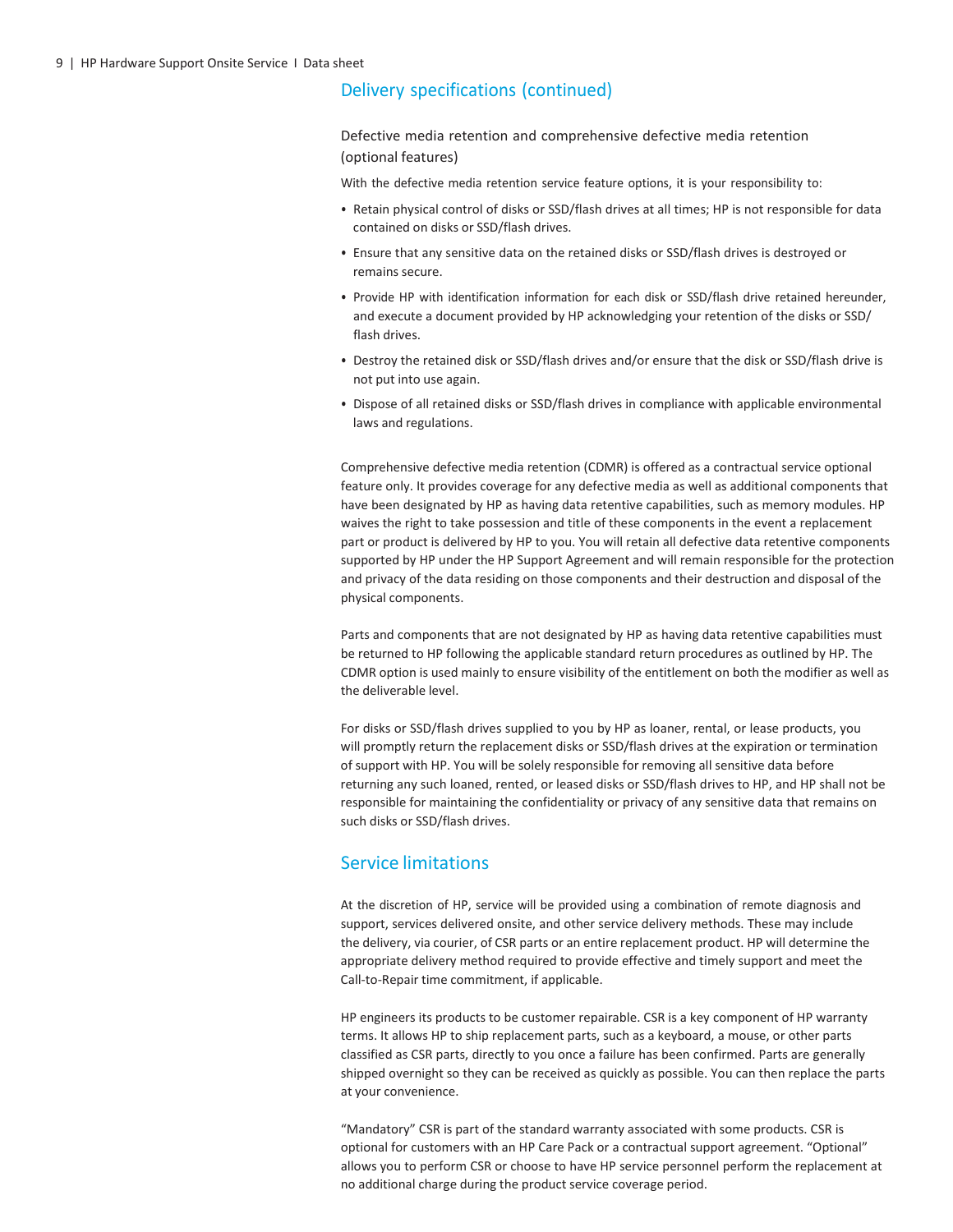

HP Care Pack and contractual support agreements that include "onsite" terms would result in CSR parts being shipped directly to you if you choose CSR. Conversely, an HP support representative would arrive onsite to perform the repair if you decide not to utilize CSR.

HP Care Pack and contractual support agreements that include "offsite" terms such as "Pickup and Return" or "Return to HP" would require you to deliver the product to an authorized HP repair location or ship the product to HP (at the discretion of HP) if you decide not to utilize CSR.

If you agree to the recommended CSR and a CSR part is provided to return the system to operating condition, the onsite service level will not apply. In those cases, it is HP practice to express-ship CSR parts that are critical to the product operation to your location.

An onsite response time will not apply if the service can be delivered using remote diagnosis, remote support, or other service delivery methods described earlier.

For HP POS systems and bundled product solutions such as retail solutions, kiosks, or carts, service may be provided onsite for the base unit only. Service for attached peripherals will be provided by shipping replacement parts or entire replacement products for CSR or installation by the technical courier delivering the part or product.

Exclusions from HP Hardware Support Onsite Service

- Backup, recovery, and support of the operating system, other software, and data.
- Operational testing of applications or additional tests requested or required by you.
- Troubleshooting for interconnectivity or compatibility problems.
- Support for network-related problems.
- Services required due to failure to incorporate any system fix, repair, patch, or modification provided by HP.
- Services required due to failure to take avoidance action previously advised by HP.
- Services required due to improper treatment or use of the product.
- Services required due to unauthorized attempts to install, repair, maintain, or modify hardware, firmware, or software.

#### Maximum supported lifetime/maximum usage

Parts and components that have reached their maximum supported lifetime and/or the maximum usage limit as set forth in the manufacturer's operating manual, product QuickSpecs, or the technical product data sheet will not be provided, repaired, or replaced as part of this service.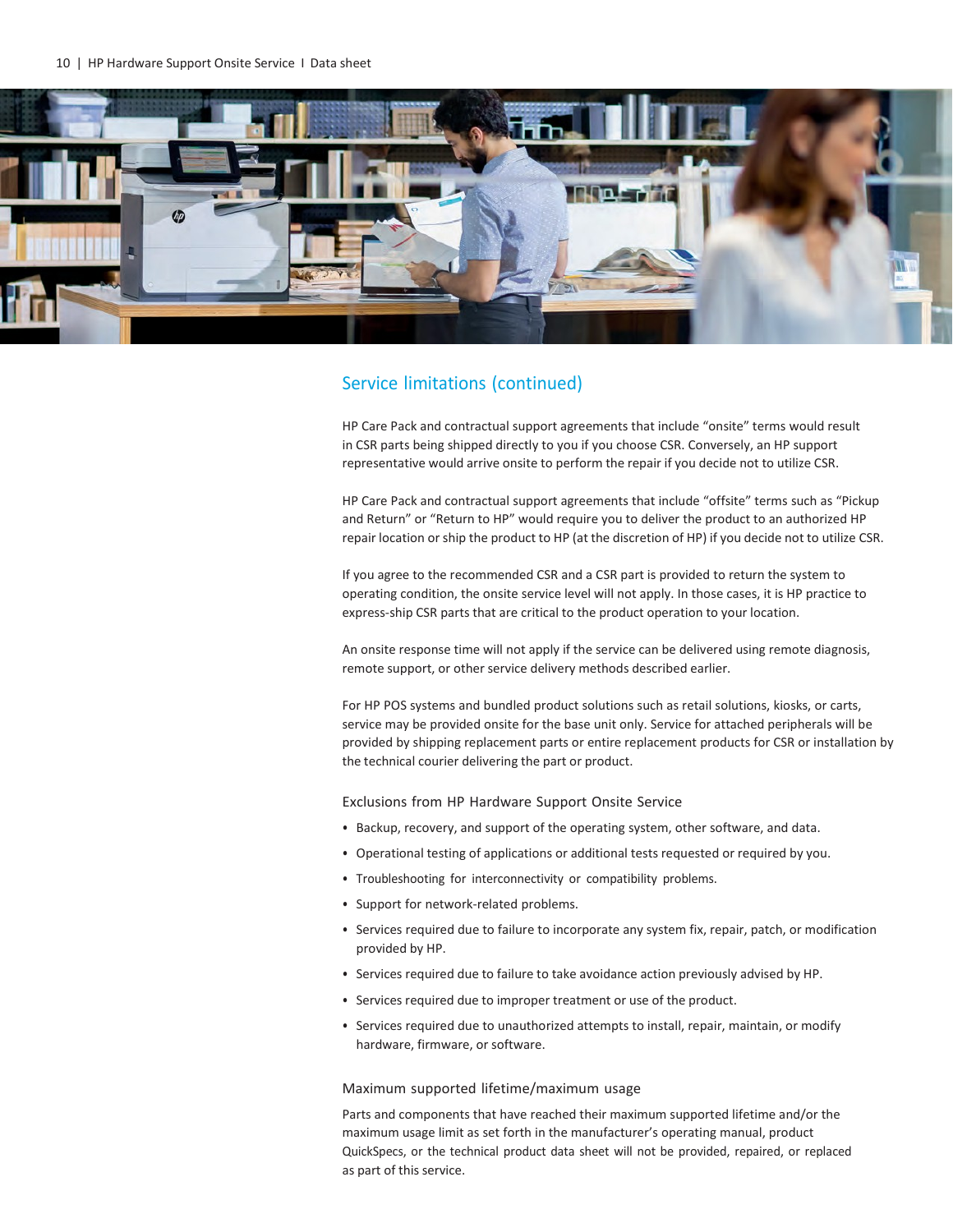#### Exclusions from accidental damage protection

The accidental damage protection service feature provides protection against sudden and unforeseen accidental damage from handling, provided such damage occurs in the course of regular use. It does not cover the following situations and damage due to:

- Normal wear and tear; change in color, texture, or finish; gradual deterioration; rust; dust; or corrosion.
- Fire, a vehicular or homeowner's accident (in cases in which said accident is covered by an insurance policy or other product warranty), act of nature (including, without limitation, floods), or any other peril originating from outside the product.
- Exposure to weather conditions or environmental conditions that are outside of HP specifications, exposure to hazardous (including biohazardous) materials, operator negligence, misuse, mishandling, improper electrical power supply, unauthorized repairs or attempts to repair, improper and unauthorized equipment modifications, attachments or installation, vandalism, animal or insect damage or infestation, defective batteries, battery leakage, or lack of manufacturer-specified maintenance (including the use of inappropriate cleansers).
- Error in product design, construction, programming, or instructions.
- Maintenance, repair, or replacement necessitated by loss or damage resulting from any cause other than normal use, storage, and operation of the product in accordance with the manufacturer's specifications and owner's manual.
- Theft, loss, mysterious disappearance, or misplacement.
- Data loss or corruption; business interruptions.
- Fraud (including but not limited to incorrect, misleading, erroneous, or incomplete disclosure of how the equipment was damaged).
- Accidental or other damage to the product that is cosmetic in nature, meaning damage that does not affect operation and functioning of the computer.
- Computer monitor screen imperfections—including but not limited to "burn-in" and missing pixels—caused by normal use and operation of the product.
- Damage to products whose serial numbers are removed or altered.
- Damage or equipment failure that is covered by manufacturer's warranty, recall, or factory bulletins.
- Damage caused during shipment of the covered product to or from another location.
- Damage to hardware, software, media, data, etc., stemming from causes including but not limited to viruses; application programs; network programs; upgrades; formatting of any kind; databases; files; drivers; source code; object code or proprietary data; any support, configuration, installation, or reinstallation of any software or data; or use of damaged or defective media.
- Any and all pre-existing conditions that occurred prior to the purchase date of the HP Care Pack.
- Product obsolescence.
- Any equipment relocated outside the country of purchase and not covered by an HP Travel + Accidental Damage Protection Care Pack.
- Damaged or defective LCD screens when the failure is caused by abuse or is otherwise excluded herein.
- Intentional damage that results in a cracked or damaged computer display screen or damaged monitor.
- Damage due to police action, undeclared or declared war, nuclear incident, or terrorism.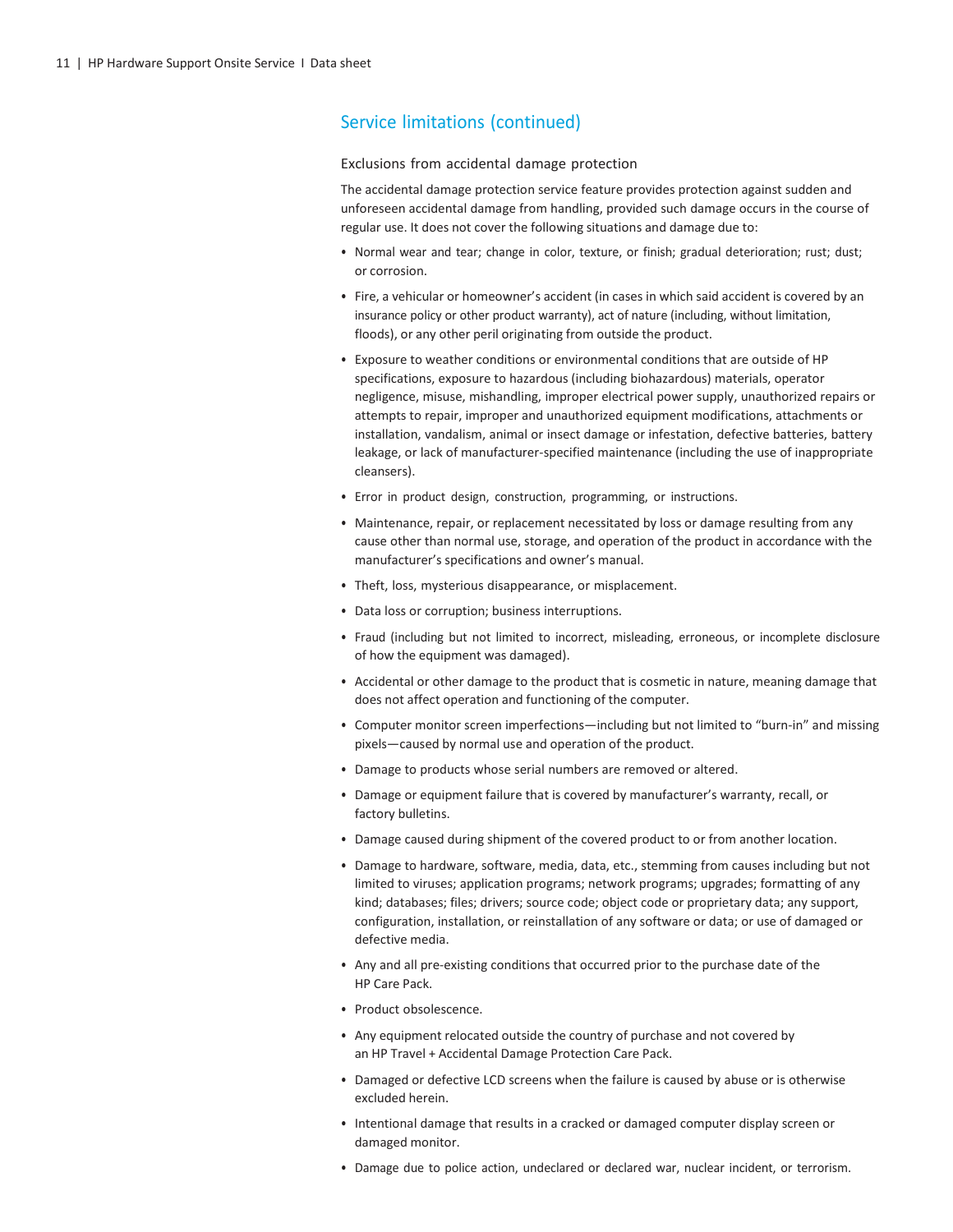#### 12 | HP Hardware Support Onsite Service I Data sheet



### Service limitations (continued)

- Alteration or modification of the covered product in any way.
- Any willful act to cause damage to the covered product.
- Reckless, negligent, or abusive conduct while handling or using the product.
- Unit cracks or holes when the damage does not penetrate the outer case and/or reveal internal circuitry or sharp edges.
- Missing or broken keyboard caps not related to a covered accident (e.g., drop, liquid spill).

#### Limitations to accidental damage protection

Eligibility for purchase of the accidental damage protection service feature requires the product to be covered by a factory warranty or a warranty extension service with coverage duration equal to or longer than the accidental damage protection service.

If protective items such as covers, carrying cases, or pouches were provided or made available for use with the covered product, you must continually use these product accessories to be eligible for protection under this accidental damage coverage service.

Reckless, negligent, or abusive conduct includes but is not limited to the treatment and use of the covered products in a harmful, injurious, or offensive manner that may result in damage, as well as any willful or intentional damage to the product. Any damage resulting from such acts is not covered by this accidental damage protection service feature.

Accidental damage protection includes multiple claims commencing from the HP Care Pack start date and service cost is limited to the purchase price of the product. Once the specified limit is reached, the cost of repair for any additional claims will be charged on a time and materials basis, but all other aspects of the HP Care Pack purchased will remain in effect unless specifically documented otherwise in the country of purchase.

For customers with a history of significantly high claims, HP reserves the right to deny requests to purchase the accidental damage protection feature.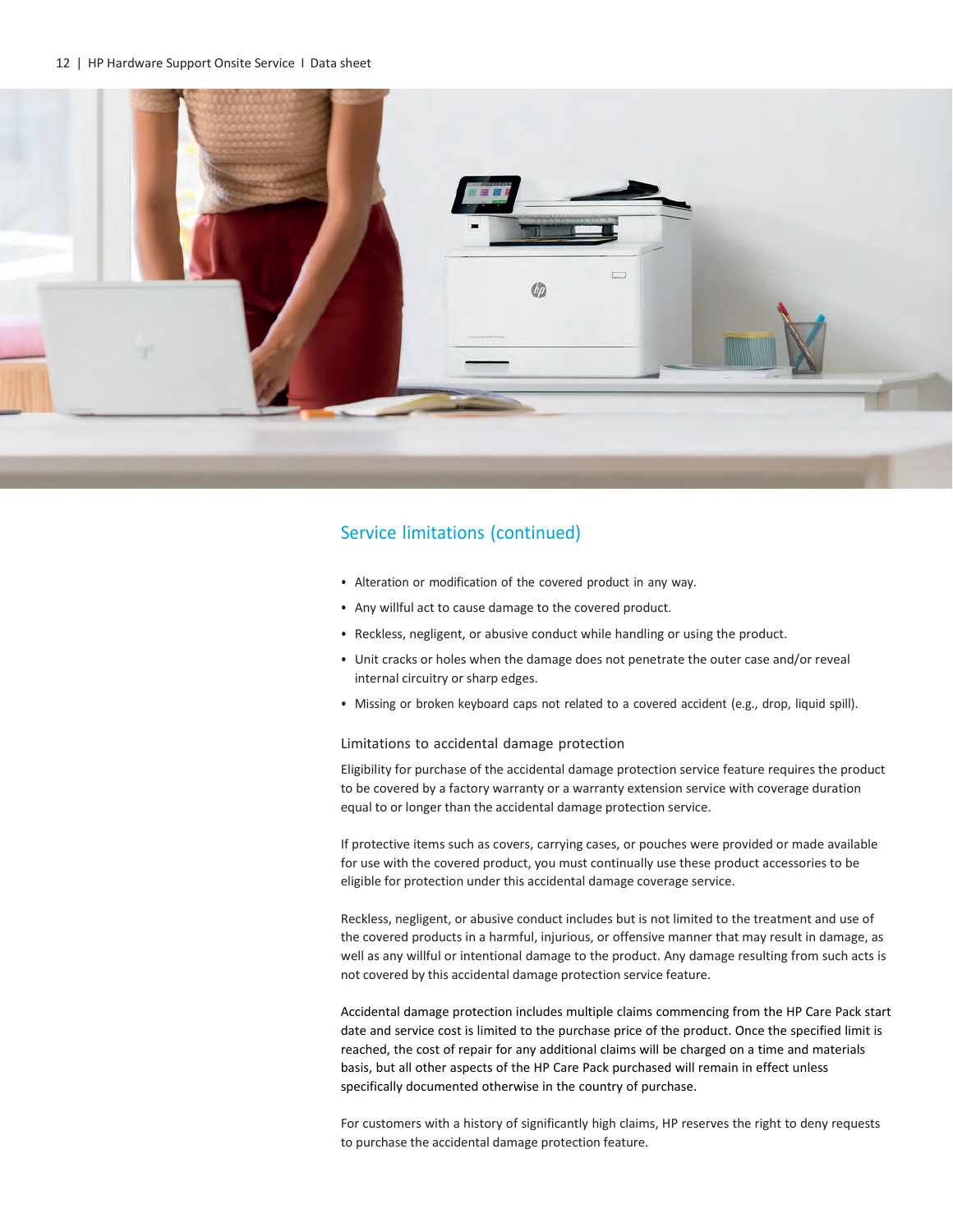Country restrictions may apply. Contact a local HP sales office for detailed information on service availability for accidental damage protection.

#### Limitations to defective media retention

The defective media retention service feature option applies only to disks or eligible SSD/flash drives replaced by HP due to malfunction. It does not apply to any exchange of disks or SSD/ flash drives that have not failed.

SSD/flash drives that are specified by HP as consumable parts and/or that have exceeded the maximum supported lifetime and/or the maximum usage limit as set forth in the manufacturer's operating manual, the product QuickSpecs, or the technical data sheet are not eligible for the defective media retention service feature option.

Failure rates on disks and SSD/flash drives are constantly monitored, and HP reserves the right to cancel this service with thirty days' notice if HP reasonably believes that you are overusing the defective media retention service feature option (such as when replacement of defective disks or SSD/flash drives materially exceeds the standard failure rates for the system involved).

HP shall have no obligation whatsoever with respect to the contents of or the destruction of any disk or SSD/flash drive retained by you, or sent to HP by you. Notwithstanding anything in the current HP standard sales terms or the technical data sheet to the contrary, in no event will HP or its affiliates, subcontractors, or suppliers be liable for any incidental, special, or consequential damages or damages for loss of or misuse of data under this defective media retention service.

Failure rates on these components are constantly monitored, and HP reserves the right to cancel this service with thirty days' notice if HP reasonably believes that you are overusing the defective media retention service feature option (such as when replacement of defective data-retentive components materially exceeds the standard failure rates for the system involved).

#### Exclusions from maintenance kit replacement

This feature does not include any repair beyond the replacement of the maintenance kit. Should your printer need any additional part replacements, there will be a separate charge for this service. Maintenance kits for HP printers can only be replaced by authorized HP technicians.

#### Incident severity level

HP will acknowledge a call by logging a case, communicating the case ID to you, and confirming the incident severity and time requirements for commencement of remedial action. Note: For events received via HP electronic remote support solutions, HP will contact you, ask you to define the incident severity, and arrange access to the system before the hardware Callto-Repair time or hardware onsite response time period can start. Hardware support onsite response time and Call-to-Repair time commitments may differ depending on incident severity. You determine the incident severity level.

| <b>Severity level</b>                     | <b>Examples</b>                                                                                                                                                                                                 |
|-------------------------------------------|-----------------------------------------------------------------------------------------------------------------------------------------------------------------------------------------------------------------|
| Severity 1:<br><b>Critical Down</b>       | Production environment down; production system or production application<br>down/at severe risk; data corruption/loss or risk; business severely<br>affected; safety issues                                     |
| Severity 2:<br><b>Critically Degraded</b> | Production environment severely impaired; production system or<br>production application interrupted/compromised; risk of reoccurrence;<br>significant impact on business                                       |
| Severity 3:<br>Normal                     | Non-production system (e.g., test system) down or degraded; production<br>system or production application degraded with workaround in place;<br>noncritical functionality lost; limited impact on the business |
| Severity 4:<br>Low                        | No business or user impact                                                                                                                                                                                      |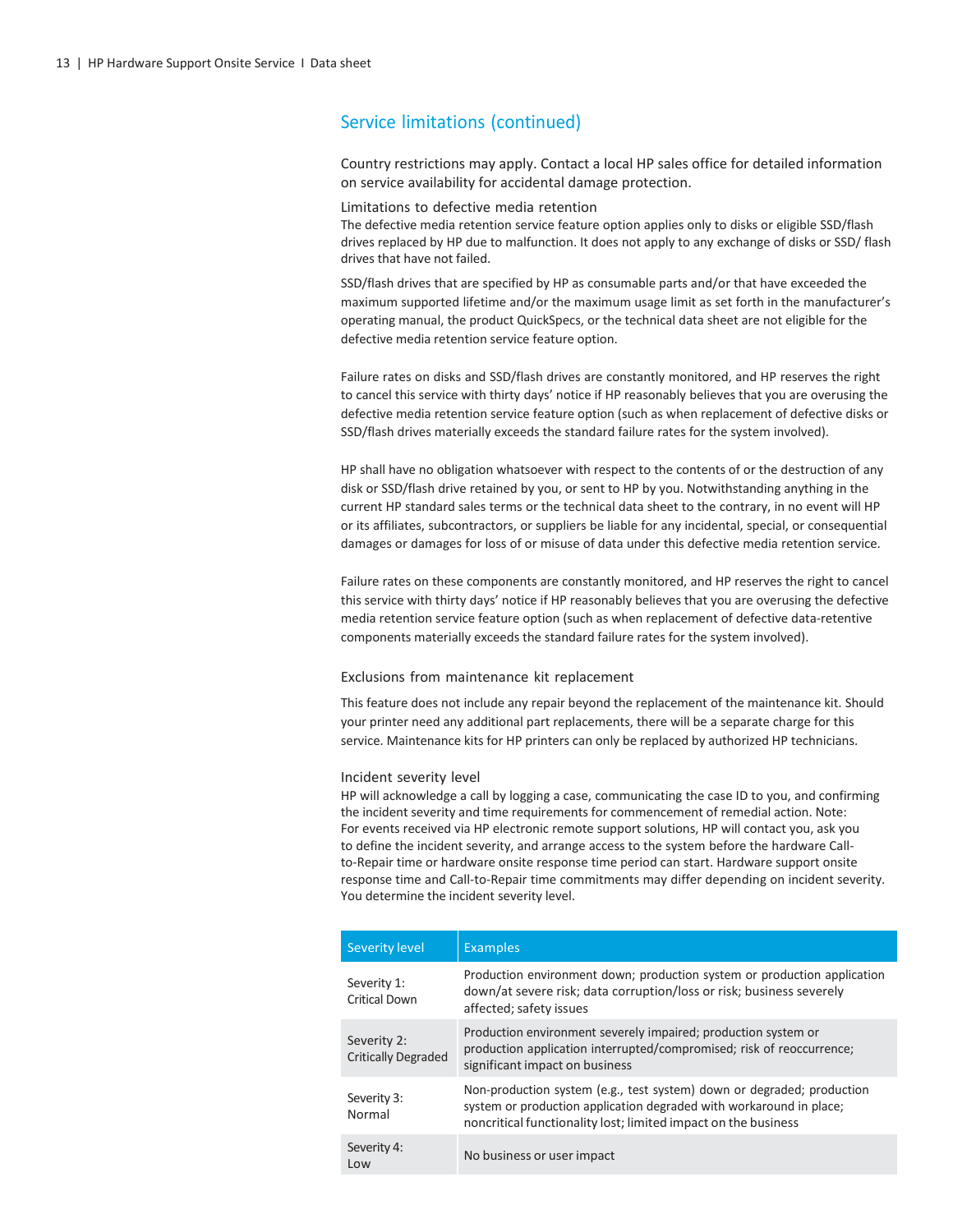

#### Travelzones

All hardware onsite response times apply only to sites located within 100 miles (160km) of an HP designated support hub. Response times to sites located more than 100 miles (160km) from an HP designated support hub will have modified response times for extended travel, as shown in the table below. Distances indicated below are for guidance only. For more information on travel zones, contact a local HP sales office.

| Distance from<br>HP designated<br>support hub | 1-hour onsite<br>response time                                                       | 2-hour onsite<br>response time                                                       | 4-hour onsite<br>response time                                                | Next-day and<br>greater onsite<br>response time                               |
|-----------------------------------------------|--------------------------------------------------------------------------------------|--------------------------------------------------------------------------------------|-------------------------------------------------------------------------------|-------------------------------------------------------------------------------|
| $0 - 25$ miles<br>$(0 - 40 \text{ km})$       | 1 hour                                                                               | 2 hours                                                                              | 4 hours                                                                       | Next/2nd/3rd/5th<br>coverage day                                              |
| 26-50 miles<br>(41–80 km)                     | <b>Established at</b><br>time of order<br>and subject<br>to resource<br>availability | <b>Established at</b><br>time of order<br>and subject<br>to resource<br>availability | 4 hours                                                                       | Next/2nd/3rd/5th<br>coverage day                                              |
| 50-100 miles<br>$(81 - 160 \text{ km})$       | Not available                                                                        | Not available                                                                        | 4 hours                                                                       | Next/2nd/3rd/5th<br>coverage day                                              |
| 101-200 miles<br>$(161 - 320 \text{ km})$     | Not available                                                                        | Not available                                                                        | 8 hours                                                                       | 1 additional<br>coverage day                                                  |
| 201-300 miles<br>(321-480 km)                 | Not available                                                                        | Not available                                                                        | Established at<br>time of order<br>and subject<br>to resource<br>availability | 2 additional<br>coverage days                                                 |
| Beyond 300<br>miles (480 km)                  | Not available                                                                        | Not available                                                                        | Established at<br>time of order<br>and subject<br>to resource<br>availability | Established at<br>time of order<br>and subject<br>to resource<br>availability |

Call to Repair is available only for sites located within 50 miles (80 km) of an HP designated support hub. For sites that are located within 51 to 100 miles (81 to 160 km) of an HP designated support hub, an adjusted hardware Call-to-Repair time commitment applies, as shown in the next table. The hardware Call-to-Repair time commitment is not available for sites located more than 100 miles (160 km) from an HP designated support hub. Distances indicated below are for guidance only. For more information on travel zones, contact a local HP sales office.